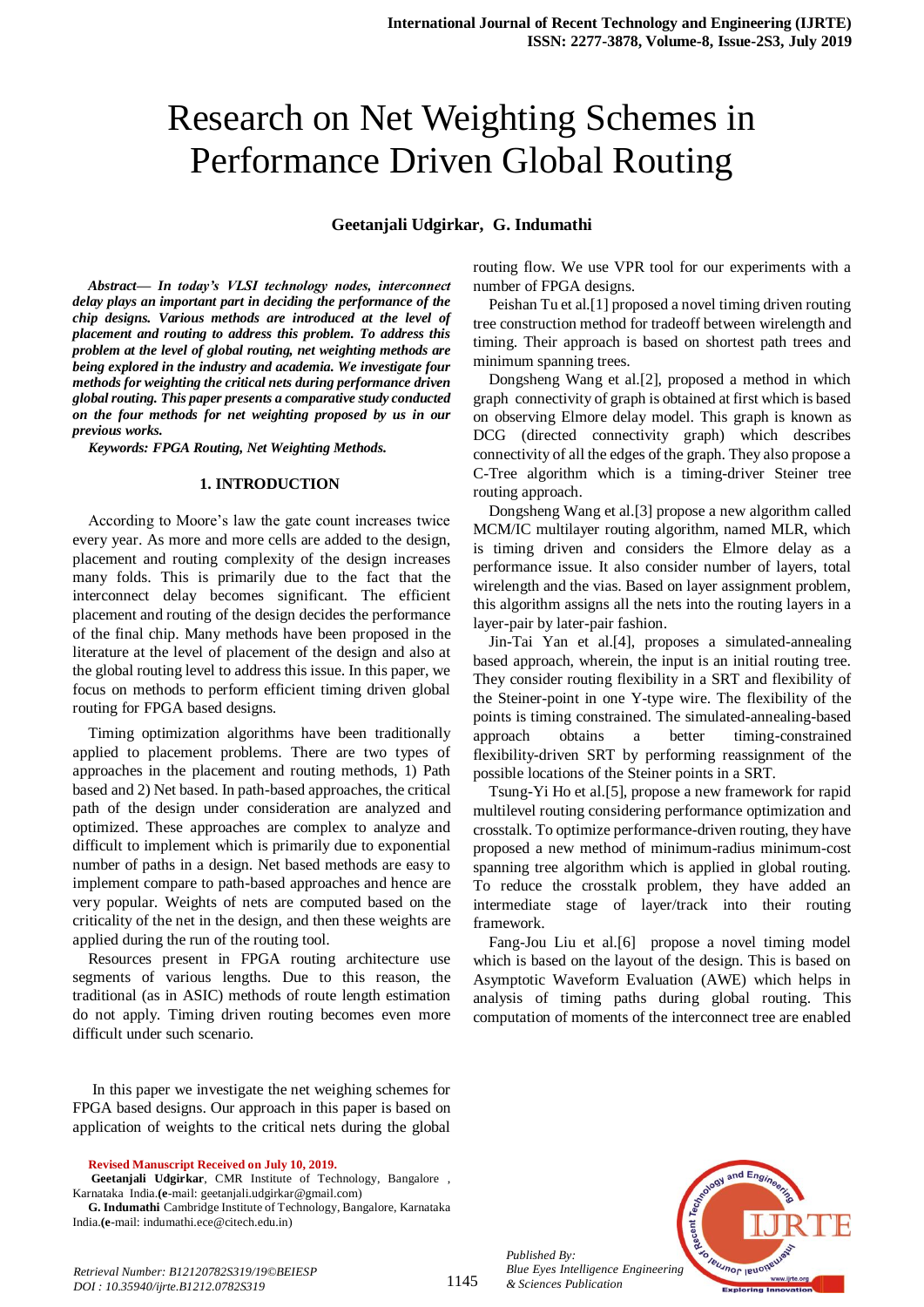by this model in a bottom-up fashion, and can be integrated global router without much effort. This integration helps in layout optimization in an incremental manner, i.e., routing and timing analysis are performed simultaneously, along with exchange of information between them.

Jiang Hu et al.[7], propose a method for global routing that can optimize routing delay, routing congestion, and number of bends. This approach solves problems which are competing objectives. Based on the timing constraints, routing flexibilities are obtained and used to reduce congestion given the timing constraints.

Kaushik Roy et al. [8], proposes a solution for the problem of place and route in field programmable gate arrays (FPGA's) targeted for low power dissipation constrained by critical path delays. There is a capacitive loading for each net of the large number of unprogrammed anti-fuses present in the routing architecture. Due to signal transitions happening at the output of logic gates, a substantial amount of power gets dissipated in the routing architecture. The signal transitions within internal nodes of the circuit are estimated based on primary input signal distributions.

Jucemar Monteiro et al. [9], proposed an algorithm in which both routing metrics and timing are considered during detailed placement. They also present a detailed analysis of a score for the timing quality and the number of routing overflows. They also provide a trade-off between them and experiment their algorithm on the International Conference on Computer Aided Design (ICCAD) 2015 timing-driven contest benchmarks.

Hsiao-Ping Tseng et al.[10], propose a crosstalk and timing driven router for the task of VLSI design which is used for detailed and global routing. This method targets to process the timing constraints and crosstalk by tuning wire spacing and by performing ordering of nets and by quantitative analysis. This novel heuristic fits for detailed routing and global routing along with the flow of layout design.

Takahiro DEGUCHI et al.[11], present a method for performance driven routing. This method is based on a multi-layer routing model. The use linear programming in this method by considering buffer insertion and wire sizing under timing constraints. The routes for each net are determined in a hierarchical level.

Sung-Woo Hur et al.[12], this paper performs the study of the performance driven objective of maze routing. They adopt a graph model appropriate for applications to global and detailed routing. This model captures blockages naturally, limits the routing layer assignment and wire-sizing resources. The perform annotation of each edge in the graph with capacitance and resistance values pertaining to the particular wire segment. The objective is to find low resistance-capacitance delay paths or obtains a tradeoff between total capacitance and resistance-capacitance delay.

Jin-Tai Yan et al.[13] present a method for performance driven routing which is based upon the concept of assignment of hidden Steiner points and insertion of sharing buffer. This is achievable for input graph where a set of connecting nodes of a net are given. They construct a rectilinear Steiner tree which is performance driven by inserting Steiner points and sharing buffers into all possible positions that given a better performance.

Christophe Alexandre et al.[14], propose a routing tool called TSUNAMI, which is more of a platform based on an C++ database. All the tools interact with this database consistently and collaborate on the problems at hand. A timing driven global routing and a timing driven placement tool has been developed on this platform.

In Section 2, we discuss the implementation aspects of the proposed routing tool. Experiments are presented in Section 3. Finally, we present the results of our approach in Section 3 which is followed by Conclusion in Section 4.

#### **2. IMPLEMENTATION OF THE ROUTER**

We implement timing driven routing for FPGA routing architecture. A typical FPGA routing architecture is show in Figure 1.



**Figure 1: Typical FPGA Resources**

Our work is based on the framework of VPR. We implement net weighing algorithms within the framework of VPR. Source code of VPR is modified to implement net weighing schemes A and B. In method A, as shown in Figure 2, we traverse through all the nets of the design, which is followed by traversal for all the pins for each net. In line 1 we compute the  $Pin_{crit}$  for each pin which is maximum of the ration of net slack divided by time period of the critical path of the design. Next, we assign Pin<sub>crit</sub> to be equal to 10 raised to the power of  $Pin_{\text{crit}}$ . After this we choose the maximum of Max<sub>criticality</sub> and Pin<sub>crit</sub>.

|                  | 1: for All nets n do                                               |
|------------------|--------------------------------------------------------------------|
| 2:               | for All pins p of net n do                                         |
| $3\mathrm{:}$    | $pin\_crit = max((max\_criticality - net\_slack[p]) / T\_crit, 0)$ |
| $\overline{4}$ : | $pin\_crit = pow(e, pin\_crit)$                                    |
|                  | $pin\_criticality[p] = pin\_crit$                                  |
| $5:$ $6:$        | end for                                                            |
|                  | $7:$ end for                                                       |

#### **Figure 2: Method A**

In method B, as shown in Figure 3, in line 1 we assign  $Pin_{\text{crit}}$  to be equal to  $Pin_{\text{crit}}$  raised to the power of 10. After this we choose the maximum of  $Max_{\text{criticality}}$  and  $Pin_{\text{crit}}$ . Then we assign pin criticality to variable  $Pin_{crit}$ .



*Published By:*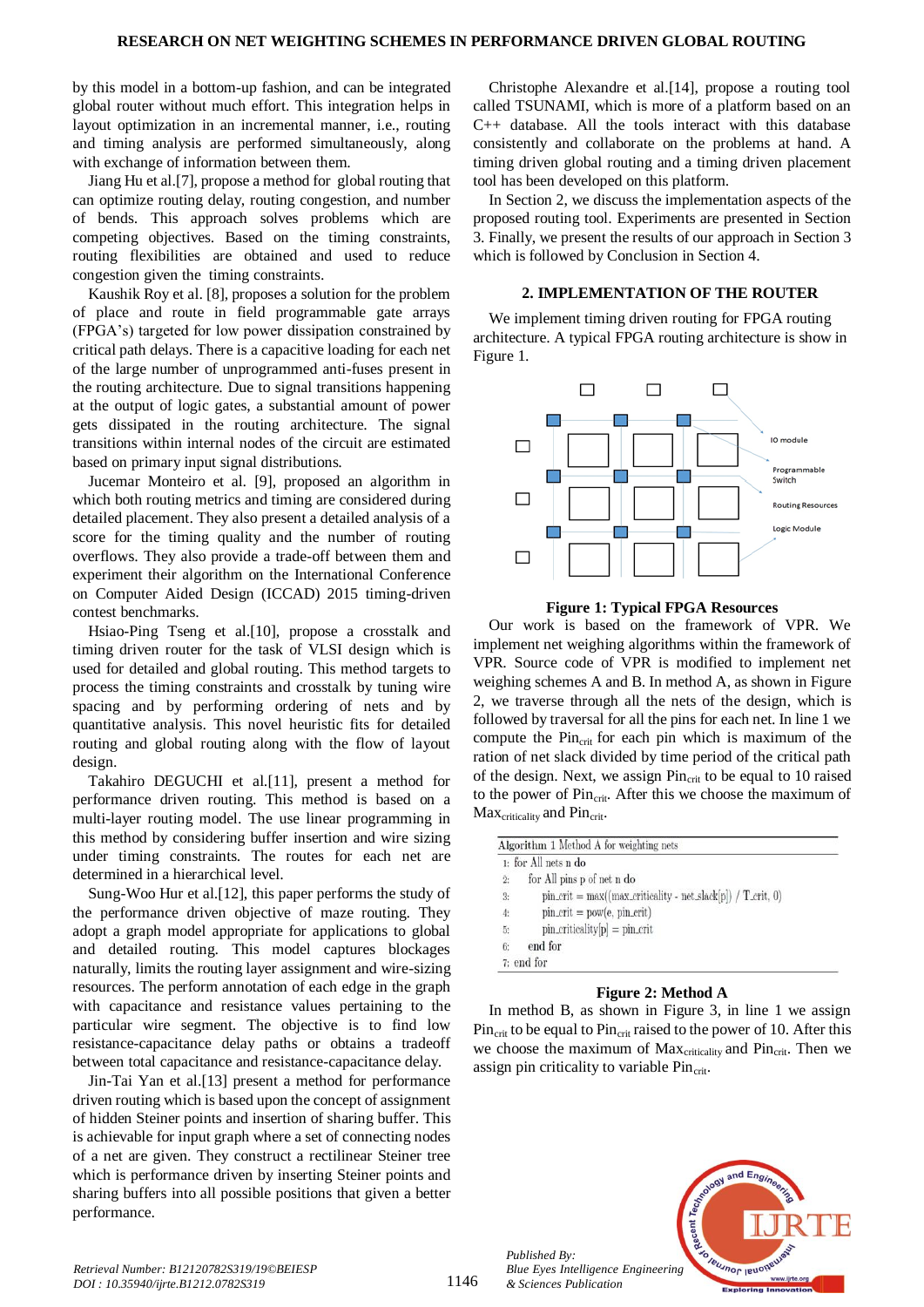Algorithm 2 Method B for weighting nets

- 1: for All nets n do  $^{2}$
- for All pins  $\bold{p}$  of net  $\bold{n}$  do pin\_crit = max((max\_criticality - net\_slack[p]) / T\_crit, 0)
- $pin\_crit = pow(pin\_crit, e)$
- $\text{pin\_criticality}[p] = \text{pin\_crit}$
- end for  $\alpha$

#### $7:$  end for

#### **Figure 3: Method B**

In method C, as shown in Figure 3, we traverse through all the nets of the design, which is followed by traversal for all the pins for each net. Initially, we compute the  $Pin_{crit}$  for each pin which is maximum of the ration of net slack divided by time period of the critical path of the design. Next, we assign  $Pin_{\text{crit}}$  to be equal to e raised to the power of  $Pin_{\text{crit}}$ . After this we choose the maximum of Max<sub>criticality</sub> and Pin<sub>crit</sub>.

| for All Nets $n$ do                                      |  |
|----------------------------------------------------------|--|
| for All Pins $p$ of net $n$ do                           |  |
| $pin\_crit = max(\frac{-net\_stack[p]}{T\_crit},0)$      |  |
| $pin\_crit = pow(e, \frac{-net\_slack[p]}{T\_crit})$     |  |
| $pin\_crit = min(pin\_criticality[p], max\_criticality)$ |  |
| pin_criticality[p]=pin_crit;                             |  |
| end for                                                  |  |
| end for                                                  |  |

#### **Figure 4: Method C**

In method D, as shown in Figure 4, we traverse through all the nets of the design, which is followed by traversal for all the pins for each net. Initially, we compute the  $Pin_{crit}$  for each pin which is maximum of the ration of net slack divided by time period of the critical path of the design. Next, we assign  $Pin_{crit}$  to be equal to  $Pin_{crit}$  raised to the power of e. After this we choose the maximum of Max<sub>criticality</sub> and Pin<sub>crit</sub>.

| Algorithm 4 Method D for weighting nets<br>for All Nets $n$ do |  |
|----------------------------------------------------------------|--|
|                                                                |  |
| for All Pins $p$ of net $n$ do                                 |  |
| pin_crit = max( $\frac{-net\_stack[p]}{T\_crit}$ ,0)           |  |
| $pin\_crit = pow(\frac{-net\_slack[p]}{T\_crit}, e)$           |  |
| $pin\_crit = min(pin\_criticality[p], max\_criticality)$       |  |
| pin_criticality[p]=pin_crit;                                   |  |
| end for                                                        |  |
| end for                                                        |  |

#### **Figure 5: Method D**

#### **3. EXPERIMENTS AND RESULTS**

We carry out our experiments on twenty FPGA designs. The experiments are run on a 64-bit MAC running on UNIX operating system. We used VPR version 2.4 from internet. The results obtained by using method A and method are shown in Table 1 and Table 2 respectively. As shown in Table 1, the third column represents the time period for each design, and column 4 and column 5 represent the time period obtained in timing analysis after running the router VPR and the proposed methods respectively. The comparison of time periods obtained for VPR and proposed method (Method A and Method B) are shown in Figure 4 and Figure 5 respectively. Note that while extracting the results for VPR we have used criticality exponent as 0.01 for VPR.

| Table 1 Comparison of time period between VPR and |
|---------------------------------------------------|
| proposed for Method A                             |

|          | proposed for interned in |                                         |                                |                                                   |               |  |  |
|----------|--------------------------|-----------------------------------------|--------------------------------|---------------------------------------------------|---------------|--|--|
| Index    | Design                   | Clock<br>in<br>Period<br>nanosecon<br>d | Period VPR<br>in<br>nanosecond | Period<br>of<br>MethodA in in Slack<br>nanosecond | % Improvement |  |  |
| 1        | alu4                     | 82.00                                   | 146,491                        | 110.43                                            | 43.97683      |  |  |
| z        | apex2                    | 130.00                                  | 149,168                        | 126.73                                            | 17.26         |  |  |
| 3        | apex4                    | 150.00                                  | 144,419                        | 121.98                                            | 14,95933      |  |  |
| 4        | bigkey                   | 100.00                                  | 144.95                         | 141.22                                            | 3.73          |  |  |
| 5        | clma                     | 300.00                                  | 292.266                        | 278,407                                           | 4.619667      |  |  |
| 6        | des                      | 120.00                                  | 151.944                        | 118.95                                            | 27,495        |  |  |
| 7        | diffeq                   | 100.00                                  | 96,4889                        | 97.154                                            | $-0.6651$     |  |  |
| 8        | dsip                     | 65.00                                   | 98.5863                        | 83.45                                             | 23.28662      |  |  |
| 9        | elliptic                 | 150.00                                  | 215.927                        | 250.144                                           | $-22.8113$    |  |  |
| 10       | ex1010 189.00            |                                         | 324,849                        | 336.741                                           | $-6.29206$    |  |  |
| 11       | ex5p                     | 150.00                                  | 136,444                        | 98.34                                             | 25.40267      |  |  |
| 12       | frisc                    | 150.00                                  | 234.588                        | 196,601                                           | 25.32467      |  |  |
| 13       | misex3                   | 120.00                                  | 131.223                        | 133.561                                           | $-1.94833$    |  |  |
| 14       | pdc                      | 380.00                                  | 315.524                        | 247.065                                           | 18.01553      |  |  |
| 15       | s298                     | 250.00                                  | 237.959                        | 255.431                                           | $-6.9888$     |  |  |
| 16       | s38417                   | 125.00                                  | 260.179                        | 244.969                                           | 12.168        |  |  |
| 17       | s38584<br>1              |                                         |                                |                                                   |               |  |  |
|          | seq                      | 91.00                                   | 150.017                        | 101.1                                             | 53.75495      |  |  |
| 18<br>19 | spla                     | 140.00<br>120.00                        | 153.597<br>212.304             | 149,459<br>135.31                                 | 2.955714      |  |  |
|          | tseng                    |                                         |                                |                                                   | 64.16167      |  |  |
| 20       |                          | 80.00                                   | 84.2235                        | 88.5287                                           | $-5.3815$     |  |  |
| Average  |                          |                                         |                                |                                                   | 14.65118      |  |  |

#### **Table 2 Comparison of time period between VPR for Method B**

| Index          | Designs           | Clock<br>Period<br>in<br>nanosec<br>ond | Period VPR<br>in<br>nanosecond | of  <br>Period<br>MethodB in<br>nanosecond | $\%$<br>Improvement<br>in Slack |
|----------------|-------------------|-----------------------------------------|--------------------------------|--------------------------------------------|---------------------------------|
| 1              | alu4              | 82.00                                   | 146.491                        | 110.43                                     | 43.97683                        |
| $\overline{a}$ | apex <sub>2</sub> | 130.00                                  | 149.168                        | 126.73                                     | 17.26                           |
| 3              | apex4             | 150.00                                  | 144.419                        | 121.98                                     | 14.95933                        |
| 4              | bigkey            | 100.00                                  | 144.95                         | 141.22                                     | 3.73                            |
| 5              | clma              | 300.00                                  | 292.266                        | 253.611                                    | 12.885                          |
| 6              | des               | 120.00                                  | 151.944                        | 118.95                                     | 27.495                          |
| 7              | diffeq            | 100.00                                  | 96,4889                        | 88.2141                                    | 8.2748                          |
| 8              | dsip              | 65.00                                   | 98.5863                        | 83.45                                      | 23.28662                        |
| 9              | elliptic          | 150.00                                  | 215.927                        | 182.579                                    | 22.232                          |
| 10             | ex1010            | 189.00                                  | 324.849                        | 247.535                                    | 40.90688                        |
| 11             | ex5p              | 150.00                                  | 136.444                        | 98.34                                      | 25.40267                        |
| 12             | frisc             | 150.00                                  | 234.588                        | 168.839                                    | 43.83267                        |
| 13             | misex3            | 120.00                                  | 131.223                        | 106.322                                    | 20.75083                        |
| 14             | pdc               | 380.00                                  | 315.524                        | 238.912                                    | 20.16105                        |
| 15             | s298              | 250.00                                  | 237.959                        | 198.24                                     | 15.8876                         |
| 16             | s38417            | 125.00                                  | 260.179                        | 177.33                                     | 66.2792                         |
| 17             | s38584.1          | 91.00                                   | 150.017                        | 101.1                                      | 53.75495                        |
| 18             | seq               | 140.00                                  | 153.597                        | 126.938                                    | 19.04214                        |
| 19             | spla              | 120.00                                  | 212.304                        | 135.31                                     | 64.16167                        |
| 20             | tseng             | 80.00                                   | 84.2235                        | 90.0419                                    | $-7.273$                        |
| Average        |                   |                                         |                                |                                            | 26.85031                        |



*Published By:*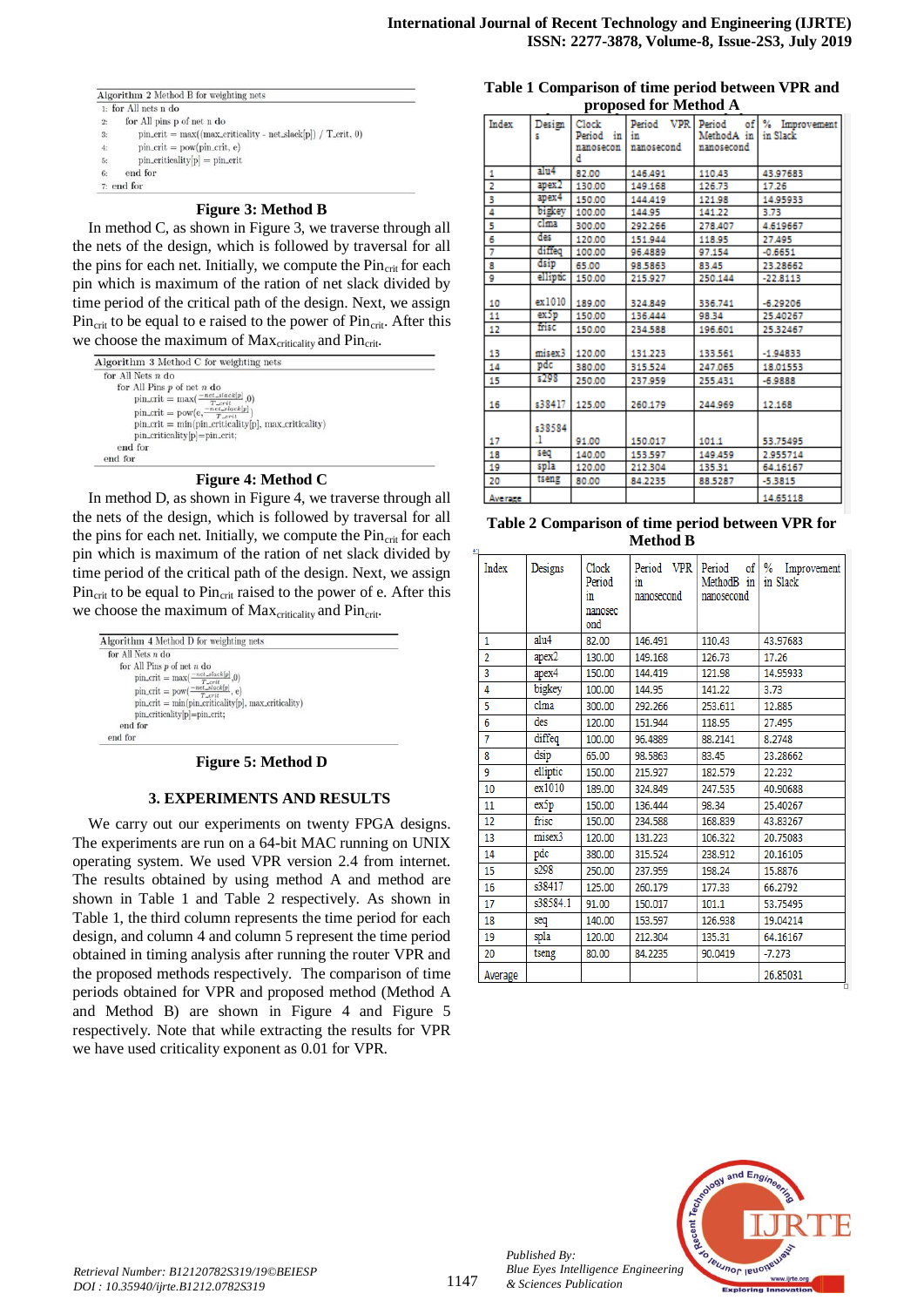### **RESEARCH ON NET WEIGHTING SCHEMES IN PERFORMANCE DRIVEN GLOBAL ROUTING**

| Index   | Designs    | Clock<br>'n<br>Period<br>nanosecond | Period VPR in<br>nanosecond | Period NWR<br>ä.<br>nanosecond | -96<br>Improvement<br>in Slack |
|---------|------------|-------------------------------------|-----------------------------|--------------------------------|--------------------------------|
| 1       | alu4       | 82.00                               | 72.93                       | 72.93                          | ٥                              |
| 2       | apex2      | 130.00                              | 116.60                      | 101.36                         | 113.7174416                    |
| 3       | apex4      | 150.00                              | 120.13                      | 104.27                         | 53.11370028                    |
| 4       | bidry      | 100.00                              | 83.41                       | 69.17                          | 85,8162355                     |
| 5       | clina      | 300.00                              | 262.30                      | 245.24                         | 45.25173749                    |
| 6       | des.       | 120.00                              | 94.35                       | 97.52                          | -12.34861069                   |
| 7       | dateq      | 100.00                              | 81.79                       | 68.03                          | 75.57464478                    |
| 8       | dsip       | 65.00                               | 62.07                       | 61.96                          | 3.773069036                    |
| 9       | elliptic   | 150.00                              | 143.50                      | 140.46                         | 46.75384615                    |
| 10      | $ext{010}$ | 189.00                              | 188.27                      | 188.27                         | ٥                              |
| 11      | exão       | 150.00                              | 91.33                       | 99.42                          | -13.79425535                   |
| 12      | frisc      | 150.00                              | 136.83                      | 139.97                         | -23.8575983                    |
| 13      | misex3     | 120.00                              | 99.49                       | 91.40                          | 39.43625575                    |
| 14      | рk         | 380.00                              | 193.69                      | 266.74                         | -39.20735111                   |
| 15      | 298        | 250.00                              | 152.94                      | 183.20                         | -31.17581602                   |
| 16      | 38417      | 125.00                              | 107.10                      | 112.20                         | -28.47004917                   |
| 17      | :38584.1   | 91.00                               | 90.59                       | 90.59                          | ٥                              |
| 18      | 88         | 140.00                              | 97.48                       | 83.07                          | 33.90715922                    |
| 19      | spia       | 120.00                              | 181.94                      | 186.85                         | 7.932381813                    |
| 20      | txeg       | 80.00                               | 55.94                       | 59.00                          | -12.75052047                   |
| Average |            |                                     |                             |                                | 17.18                          |

### **Table 4 Comparison of time period between VPR for Method D**

| Index          | Designs  | Clock:<br>Period<br>ä.<br>nanosecond | Period VPR in<br>sasosecond | Period NWR<br>69.<br>sasosecond | 96.<br>Improvement<br>in Slack |
|----------------|----------|--------------------------------------|-----------------------------|---------------------------------|--------------------------------|
| 1              | alist    | 82.00                                | 72.93                       | 81.17                           | -90.87190005                   |
| 2              | apex2    | 130.00                               | 116,60                      | 96.96                           | 146,5810881                    |
| з              | apex4    | 150.00                               | 120.13                      | 115.96                          | 13.96477836                    |
| 4              | bighey   | 100.00                               | 83.41                       | 62.56                           | 125.6624153                    |
| 5              | class    | 300.00                               | 262.30                      | 231.10                          | 82.77892726                    |
| 6              | des      | 120.00                               | 94.35                       | 89.68                           | 18.21740792                    |
| $\overline{7}$ | diffeq   | 100.00                               | 81.79                       | 64.47                           | 95.15952743                    |
| ε              | daip     | 65,00                                | 62.07                       | 62.06                           | 0.380997949                    |
| 9              | elladio  | 150.00                               | 143.50                      | 138.25                          | 80.72307692                    |
| 10             | ex1010   | 189.00                               | 188.27                      | 181.87                          | 880.0824176                    |
| 11             | exóp     | 150.00                               | 91.33                       | 77.43                           | 23.68710342                    |
| 12             | frec     | 150.00                               | 136.83                      | 133.22                          | 27.38727797                    |
| 13             | misex3   | 120.00                               | 99.49                       | 80.33                           | 93.42980989                    |
| 14             | pdc      | 380.00                               | 193.69                      | 232.23                          | $-20.68680493$                 |
| 15             | $-298$   | 250,00                               | 152.94                      | 146.11                          | 7.039235081                    |
| 16             | 38417    | 125.00                               | 107.10                      | 123.94                          | -94.06012517                   |
| 17             | 335334.1 | 91.00                                | 90.59                       | 94.18                           | -879.1187271                   |
| 18             | 56.03    | 140.00                               | 97.48                       | 112.07                          | -34.31383156                   |
| 19             | spia     | 120.00                               | 181.94                      | 158.94                          | -37.13349264                   |
| 20             | beag.    | 80.00                                | 55.94                       | 54.05                           | 7.832153884                    |
| Average        |          |                                      |                             |                                 | 22.35                          |

# **4. RESULTS & DISCUSSIONS**

As shown in Table 1, Table 2, Table 3 and Table 4, the routing Method C works the best on Design Apex4. We list down the pin criticality for design Apex4 considering for Methods A, B, C and D in Table 5. As show in Figure 6, the value of weights for Method C are the highest, which is the reason for best improvement in slack for the design Apex4 using method C.

| Table 5 Analysis of Critical paths for design Apex4 |             |                  |       |                   |       |  |
|-----------------------------------------------------|-------------|------------------|-------|-------------------|-------|--|
| <b>Critical Paths</b>                               | Pin         | Me               | Metho | Metho             | Metho |  |
| in decreasing                                       | crititicali | tho              | d B   | d C               | d D   |  |
| order of                                            | ty          | d A              |       |                   |       |  |
| Criticality                                         |             |                  |       |                   |       |  |
|                                                     |             |                  |       |                   |       |  |
|                                                     |             |                  |       |                   |       |  |
| 1                                                   | 0.997       | 2.7              | 0.992 | 9.93              | 0.97  |  |
| $\overline{2}$                                      | 0.995       | 2.7              | 0.986 | 9.88              | 0.95  |  |
| 3                                                   | 0.994       | 2.7              | 0.984 | 9.86              | 0.94  |  |
| $\overline{4}$                                      | 0.987       | 2.6              | 0.965 | 9.70              | 0.87  |  |
| 5                                                   | 0.974       | 2.6              | 0.931 | 9.41              | 0.76  |  |
| 6                                                   | 0.956       | 2.6              | 0.885 | 9.03              | 0.63  |  |
| 7                                                   | 0.949       | 2.5              | 0.867 | 8.89              | 0.59  |  |
| 8                                                   | 0.946       | 2.5              | 0.86  | 8.83              | 0.57  |  |
| 9                                                   | 0.94        | 2.5              | 0.845 | 8.71              | 0.53  |  |
| 10                                                  | 0.927       | 2.5              | 0.814 | 8.45              | 0.46  |  |
| 11                                                  | 0.877       | 2.4              | 0.7   | 7.53              | 0.26  |  |
| 12                                                  | 0.864       | $\overline{2.3}$ | 0.672 | 7.31              | 0.23  |  |
| 13                                                  | 0.852       | $\overline{2.3}$ | 0.647 | 7.11              | 0.20  |  |
| 14                                                  | 0.85        | 2.3              | 0.643 | 7.07              | 0.19  |  |
| 15                                                  | 0.844       | $2.\overline{3}$ | 0.631 | 6.98              | 0.18  |  |
| 16                                                  | 0.841       | 2.3              | 0.625 | 6.93              | 0.17  |  |
| 17                                                  | 0.836       | 2.3              | 0.615 | 6.85              | 0.16  |  |
| 18                                                  | 0.833       | 2.3              | 0.609 | 6.80              | 0.16  |  |
| 19                                                  | 0.815       | 2.2              | 0.573 | 6.53              | 0.12  |  |
| 20                                                  | 0.814       | 2.2              | 0.572 | 6.51              | 0.12  |  |
| 21                                                  | 0.812       | 2.2              | 0.568 | 6.48              | 0.12  |  |
| 22                                                  | 0.808       | 2.2              | 0.56  | 6.42              | 0.11  |  |
| 23                                                  | 0.794       | 2.2              | 0.534 | 6.22              | 0.1   |  |
| 24                                                  | 0.791       | 2.2              | 0.529 | 6.18              | 0.09  |  |
| 25                                                  | 0.776       | 2.1              | 0.502 | 5.97              | 0.07  |  |
| 26                                                  | 0.775       | 2.1              | 0.5   | 5.95              | 0.07  |  |
| 27                                                  | 0.759       | 2.1              | 0.473 | 5.74              | 0.06  |  |
| 28                                                  | 0.739       | 2.0              | 0.439 | 5.48              | 0.04  |  |
| 29                                                  | 0.737       | 2.0              | 0.436 | 5.45              | 0.04  |  |
| 30                                                  | 0.735       | 2.0              | 0.433 | 5.43              | 0.04  |  |
| 31                                                  | 0.731       | 2.0              | 0.427 | $\overline{5.38}$ | 0.04  |  |
| 32                                                  | 0.729       | 2.0              | 0.424 | 5.35              | 0.04  |  |
| 33                                                  | 0.715       | 2.0              | 0.402 | 5.18              | 0.03  |  |
| 34                                                  | 0.698       | 2.0              | 0.376 | 4.98              | 0.02  |  |
| 35                                                  | 0.678       | 1.9              | 0.348 | 4.76              | 0.02  |  |
| 36                                                  | 0.654       | 1.9              | 0.315 | 4.50              | 0.01  |  |
| 37                                                  | 0.631       | 1.8              | 0.286 | 4.27              | 0.01  |  |
| 38                                                  | 0.614       | 1.8              | 0.266 | 4.11              | 0.00  |  |
| 39                                                  | 0.61        | 1.8              | 0.261 | 4.07              | 0.00  |  |
| 40                                                  | 0.61        | 1.8              | 0.261 | 4.07              | 0.00  |  |
| 41                                                  | 0.59        | 1.8              | 0.238 | 3.89              | 0.00  |  |
| 42                                                  | 0.586       | 1.7              | 0.234 | 3.85              | 0.00  |  |
| 43                                                  | 0.586       | 1.7              | 0.234 | 3.85              | 0.00  |  |
| 44                                                  | 0.575       | 1.7              | 0.222 | 3.75              | 0.00  |  |
| 45                                                  | 0.568       | 1.7              | 0.215 | 3.69              | 0.00  |  |
| 46                                                  | 0.561       | 1.7              | 0.208 | 3.63              | 0.00  |  |
| 47                                                  | 0.54        | 1.7              | 0.187 | 3.46              | 0.00  |  |
| 48                                                  | 0.538       | 1.7              | 0.185 | 3.45              | 0.00  |  |
|                                                     |             |                  |       |                   |       |  |



## **Table 3 Comparison of time period between VPR for Method C**

*Published By:*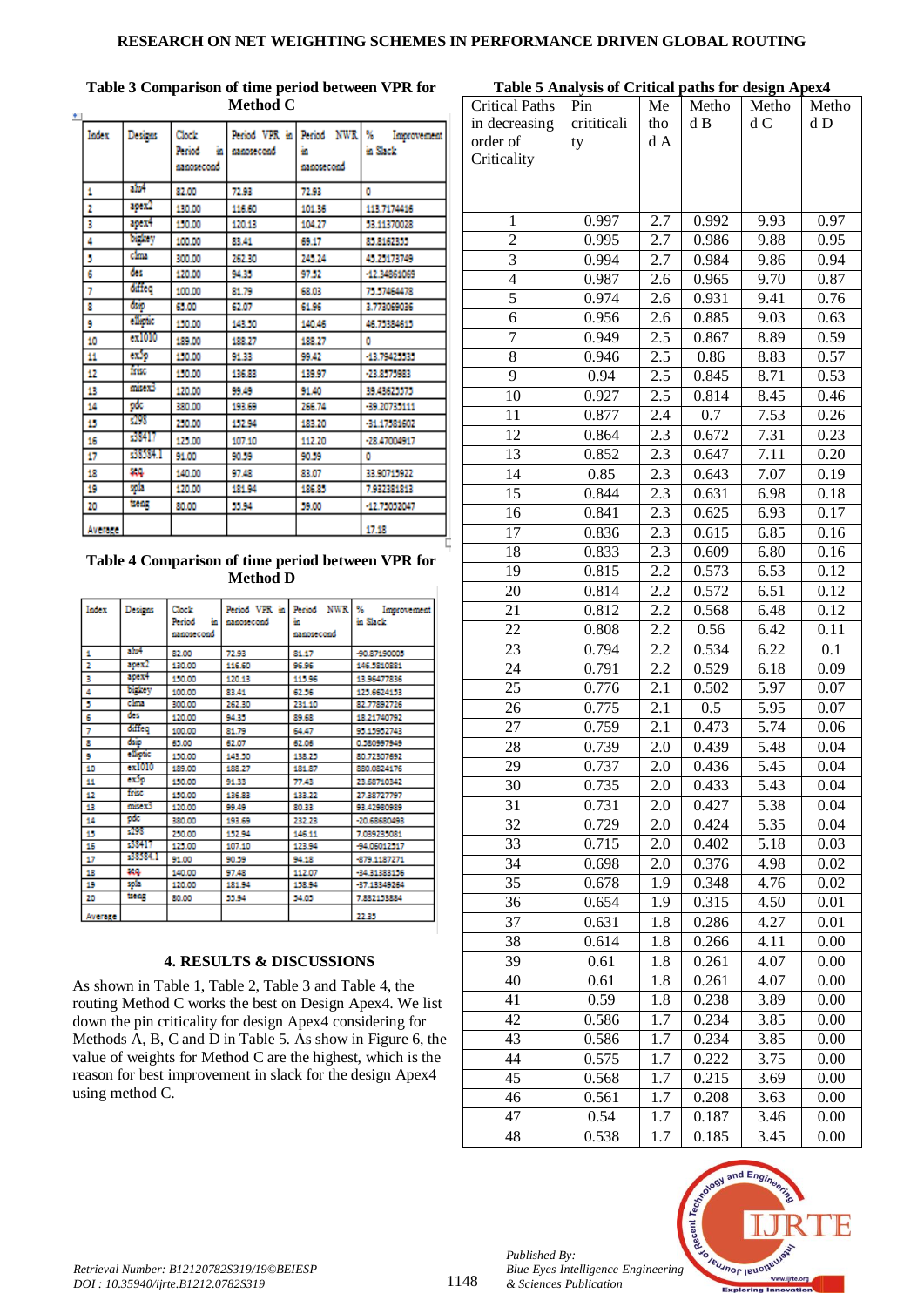|                 | 0.536    | 1.7              | 0.184 | 3.43              | 0.00 |
|-----------------|----------|------------------|-------|-------------------|------|
| 49              |          | $\theta$         |       |                   |      |
| 50              | 0.534    | 1.7              | 0.182 | 3.42              | 0.00 |
| 51              | 0.523    | 1.6              | 0.172 | 3.33              | 0.00 |
| 52              | 0.514    | 1.6              | 0.164 | 3.26              | 0.00 |
| $\overline{53}$ | 0.502    | 1.6              | 0.154 | 3.17              | 0.00 |
| 54              | 0.502    | 1.6              | 0.154 | 3.17              | 0.00 |
| 55              | 0.486    | 1.6              | 0.141 | 3.06              | 0.00 |
| 56              | 0.472    | 1.6              | 0.13  | 2.96              | 0.00 |
| 57              | 0.469    | $\overline{1.5}$ | 0.128 | 2.94              | 0.00 |
| 58              | 0.468    | 1.5              | 0.127 | 2.93              | 0.00 |
| 59              | 0.462    | 1.5              | 0.123 | 2.89              | 0.0  |
| 60              | 0.457    | 1.5              | 0.119 | 2.86              | 0.0  |
| 61              | 0.414    | 1.5              | 0.091 | 2.59              | 0.0  |
| 62              | 0.386    | 1.4              | 0.075 | 2.43              | 0.0  |
| 63              | 0.368    | 1.4              | 0.066 | 2.33              | 0.0  |
| 64              | 0.345    | 1.4              | 0.055 | $\overline{2.21}$ | 0.0  |
| 65              | 0.342    | 1.4              | 0.054 | 2.19              | 0.0  |
| 66              | 0.334    | 1.3              | 0.051 | 2.15              | 0.0  |
| 67              | 0.303    | 1.3              | 0.039 | 2.00              | 0.0  |
| 68              | 0.296    | $1.\overline{3}$ | 0.037 | 1.97              | 0.0  |
| 69              | 0.262    | 1.3              | 0.026 | 1.82              | 0.0  |
| 70              | 0.255    | 1.2              | 0.024 | 1.79              | 0.0  |
| 71              | 0.244    | 1.2              | 0.022 | 1.75              | 0.0  |
| 72              | 0.235    | 1.2              | 0.02  | 1.71              | 0.0  |
| 73              | 0.223    | $1.\overline{2}$ | 0.017 | 1.67              | 0.0  |
| 74              | 0.21     | 1.2              | 0.014 | 1.62              | 0.0  |
| 75              | 0.196    | 1.2              | 0.012 | 1.57              | 0.0  |
| 76              | 0.183    | $\overline{1.2}$ | 0.01  | 1.52              | 0.0  |
| 77              | 0.182    | 1.2              | 0.01  | 1.52              | 0.0  |
| 78              | 0.169    | 1.1              | 0.008 | 1.47              | 0.0  |
| 79              | 0.169    | 1.1              | 0.008 | 1.47              | 0.0  |
| 80              | 0.152    | 1.1              | 0.006 | 1.41              | 0.0  |
| 81              | 0.133    | 1.1              | 0.004 | 1.35              | 0.0  |
| 82              | 0.132    | 1.1              | 0.004 | 1.35              | 0.0  |
| 83              | 0.126    | 1.1              | 0.004 | 1.33              | 0.0  |
| 84              | 0.12     | 1.1              | 0.003 | 1.31              | 0.0  |
| 85              | 0.119    | 1.1              | 0.003 | 1.31              | 0.0  |
| 86              | 0.109    | 1.1              | 0.002 | 1.28              | 0.0  |
| 87              | 0.105    | 1.1              | 0.002 | 1.27              | 0.0  |
| 88              | 0.096    | 1.1              | 0.002 | 1.24              | 0.0  |
| 89              | 0.093    | 1.0              | 0.002 | 1.23              | 0.0  |
| 90              | 0.054    | 1.0              | 0.0   | 1.13              | 0.0  |
| 91              | 0.054    | 1.0              | 0.0   | 1.13              | 0.0  |
| 92              | 0.044    | 1.0              | 0.0   | 1.10              | 0.0  |
| 93              | 0.039    | 1.0              | 0.0   | 1.09              | 0.0  |
| 94              | 0.037    | 1.0              | 0.0   | 1.08              | 0.0  |
| 95              | 0.035    | 1.0              | 0.0   | 1.08              | 0.0  |
| 96              | 0.027    | 1.0              | 0.0   | 1.06              | 0.0  |
| 97              | 0.026    | 1.0              | 0.0   | 1.06              | 0.0  |
| 98              | $0.01\,$ | 1.0              | 0.0   | 1.02              | 0.0  |
| 99              | 0.997    | 2.7              | 0.992 | 9.93              | 0.97 |
| 100             | 0.995    | 2.7              | 0.986 | 9.88              | 0.95 |



**Figure 6: Analysis of Critical paths for design Apex4**

#### **5. CONCLUSION**

Timing driven routing is a well-studied problem and important problem considering the impact of routing to performance of the design after fabrication. In this paper we present a comparative analysis of timing driven routing algorithms. We present four methods for weighing the nets of critical path of a design and provide a comparative analysis of these methods. The methods A, B, C and D proposed in this work, show an improvement of 14.65 %, 26.85 %, 17.18 % and 22.35 % improvement in slack when compared with a well-known routing algorithm VPR.

#### **6. ACKNOWLEDGEMENTS**

We would like to thank Department of Electronics and Communication Engineering, Cambridge Institute of Technology, Bangalore for providing the resources to conduct the experiments.

#### **7. REFERENCES**

- 1. P. Tu, W. Chow and E. F. Y. Young, "Timing driven routing tree construction," 2017 ACM/IEEE International Workshop on System Level Interconnect Prediction (SLIP), Austin, TX, 2017, pp. 1-8.
- 2. Dongsheng Wang and E. S. Kuh, "A new general connectivity model and its applications to timing-driven Steiner tree routing," 1998 IEEE International Conference on Electronics, Circuits and Systems. Surfing the Waves of Science and Technology (Cat. No.98EX196), Lisboa, Portugal, 1998, pp. 71-74 vol.2.
- 3. Dongsheng Wang and E. S. Kuh, "A new timing-driven multilayer MCM/IC routing algorithm," Proceedings 1997 IEEE Multi-Chip Module Conference, Santa Cruz, CA, USA, 1997, pp. 89-94.
- 4. Jin-Tai Yan, Chia-Fang Lee and Yen-Hsiang Chen, "A simulated-annealing-based approach for timing-constrained flexibility-driven routing tree construction," The 2004 47th Midwest Symposium on Circuits and Systems, 2004. MWSCAS '04., Hiroshima, Japan, 2004, pp. I-461.
- 5. Tsung-Yi Ho, Yao-Wen Chang, Sao-Jie Chen and Der-Tsai Lee, "Crosstalk- and performance-driven multilevel full-chip routing," in IEEE Transactions on Computer-Aided Design of Integrated Circuits and



0

*Published By:*